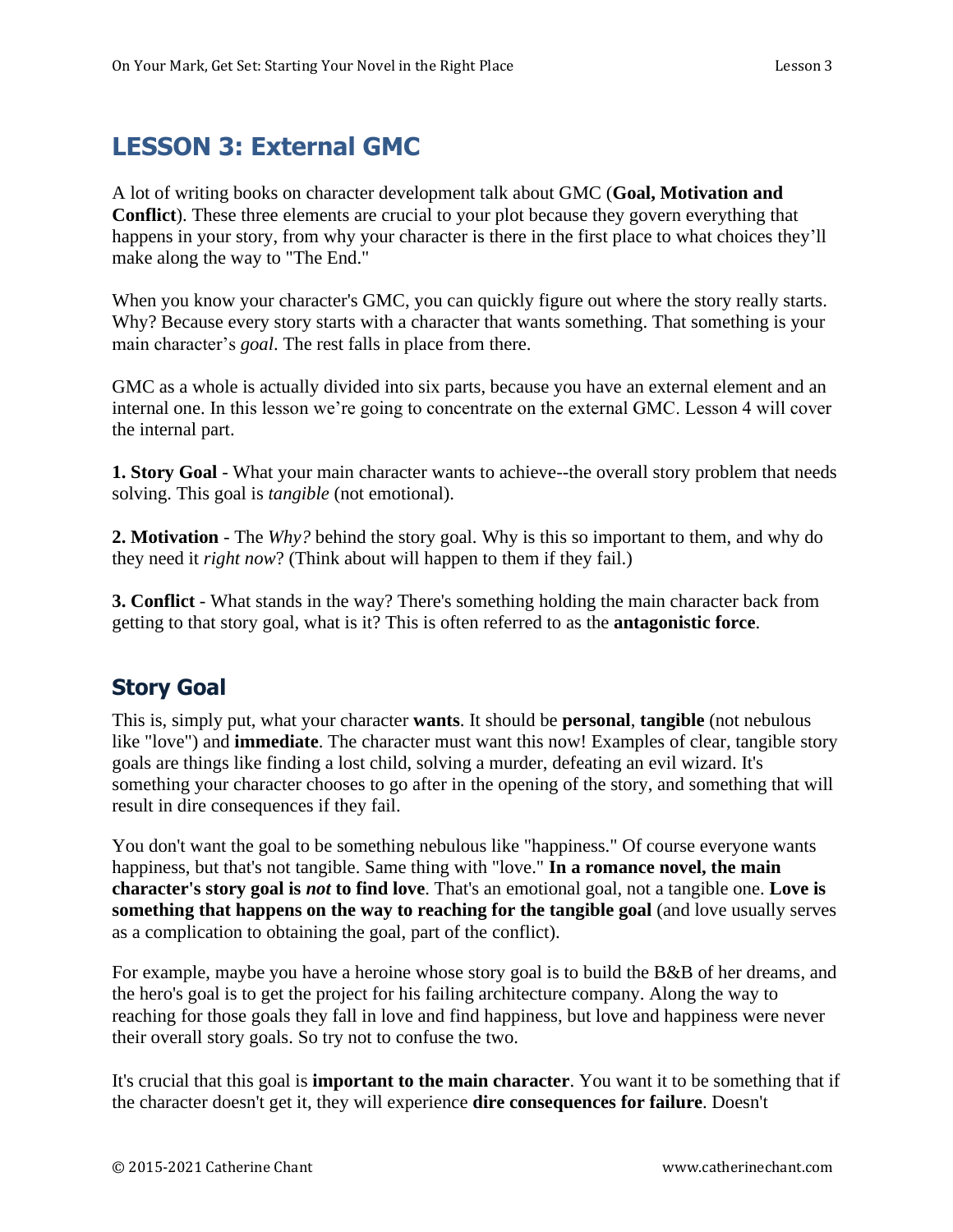necessarily mean the goal needs to be as serious as life or death, but it should *feel* that way to the main character.

Because if it's something that your main character doesn't care about, something they can live without, then why would they bother going after it? Why would they try so hard to get it? And **if the main character isn't invested in the goal, then the reader won't be either.** 

#### So **the goal must be** *important*.

The goal should also be **urgent**. If the main character can wait a week or a year before going after this goal, then it's not that important, is it? (Or, it could be a sign your story might not be starting in the right place).

**A good story goal also has actionable steps.** So when you're thinking about what your character wants, think about how your character might **form a plan** to get it. Think about ways they might go about trying to achieve the goal and ways they might fail, and what they'll learn from those failures in order to pick themselves up and try again.

The main character's story goal doesn't change after a failure, but how they go about getting it does, because they're changing along the way. They're learning things about themselves and the people/world around them that they didn't know before, and it's affecting their perception of the story problem and how to solve it.

In other words, your character starts to *grow* through the challenge of reaching for the story goal.

### **Motivation**

This is the "**Why**" behind what your character wants. And this can be a little tricky to figure out, because usually when you ask yourself why, the first thing you think of is too simple (see the previous lessons about how journaling can help you dig deeper).

So, the trick is to **keep asking why** and really get inside your character's mind to find out what's driving them to go after this goal. Many times what you discover is something that relates to a subconscious need or erroneous belief your character has (and the real reason they haven't been able to find their happily-ever-after yet), and it may not always be an honorable reason.

It's okay if your character has selfish reasons for wanting things. No one is perfect and at the start of a story, the main character is in an unsatisfying place, unfulfilled in some way. They'll be far from perfect, since the character needs to grow over the course of the story, so it's completely logical that they might be a little selfish or self-obsessed at the start. Embrace the flaws in your character as well as the good things. This is what makes them realistic and three-dimensional.

What if these flaws turn the reader against my character? Don't worry. You can balance the bad with some good. You want the reader to root for your character to succeed, even when they're still learning how to be a better person, so the key to keeping a flawed character likeable is to also show that despite the flaws, there is goodness in the character, that they're more than just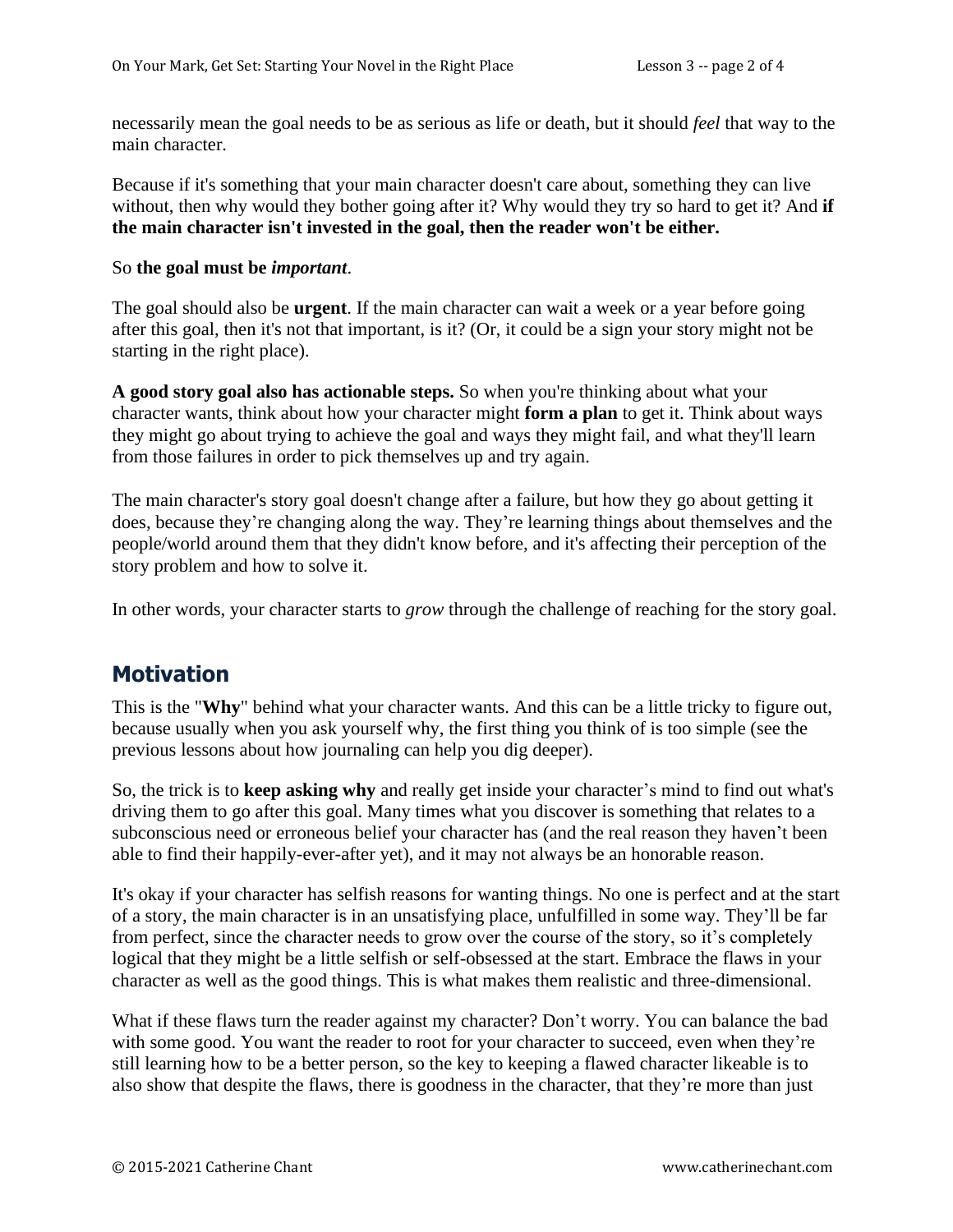their flaws. The character might not see this in themselves early on, but you can still show it to the reader through the character's actions or in how other characters perceive them.

# **Conflict**

This is what keeps your main character from achieving their goal and getting what they wants. You want to make this **strong**, because it needs to last the majority of the book. So it can't be something easy like a misunderstanding that a phone call or quick chat over coffee will fix.

The conflict needs to be something that will **challenge** the character in a big way and force them to deal with their emotional flaws as well. This challenge of fighting this conflict is what helps the character to grow and become a better person by the end of the story, because they can't afford to fail. And it's this constant opposition that helps build the tension in your story and gets the reader turning the pages, wondering will they succeed?

When thinking about what stands in your character's way of reaching that (tangible) story goal, consider their plan of action to get it. What steps might your character take and how might those efforts be thwarted? What might pose an obstacle?

At the same time you're thinking of **external obstacles**, such as an elusive killer, dead informant or meddling mother, start considering **emotional blocks** as well. Those will tie in with the Internal GMC, which we'll talk about in the next lesson, but they definitely can have an impact on the external goal, too, because the two are linked inside the character.

For example, a detective anxious to apprehend a serial killer (his tangible goal) may encounter obstacles such as lack of evidence, uncooperative people, or threats against his life. At the same time, he's got this emotional baggage inside himself, which affects how he's doing his job, so that's going to hinder his attempts to catch the killer, too. If he can't get his head straight, he can't be a good detective, and he'll never catch the killer, and (disaster!) someone else dies. See how it's all related?

## **The External GMC Chart**

It's always a good idea to write down the GMC and keep it nearby as you write the novel, because these three elements remind you **what the story is about at its core**. Every scene with your main character should be related to pursuing that "want," either going after it directly, or taking stock in successes/failures along the way and making choices of what to do next.

**It's important not to lose sight of the overall story goal as you write** or you risk wandering off into tangents that distract from the main plot. Also remember that your character's actions and thinking will be influenced by the **"Why?"** behind the goal, the **motivation** for seeking the goal in the first place. Make sure this reason is strong, that they have a very good reason for going after this goal. The **obstacles** that your main character comes up against in various scenes will be inspired by the **conflict** you outlined in your GMC.